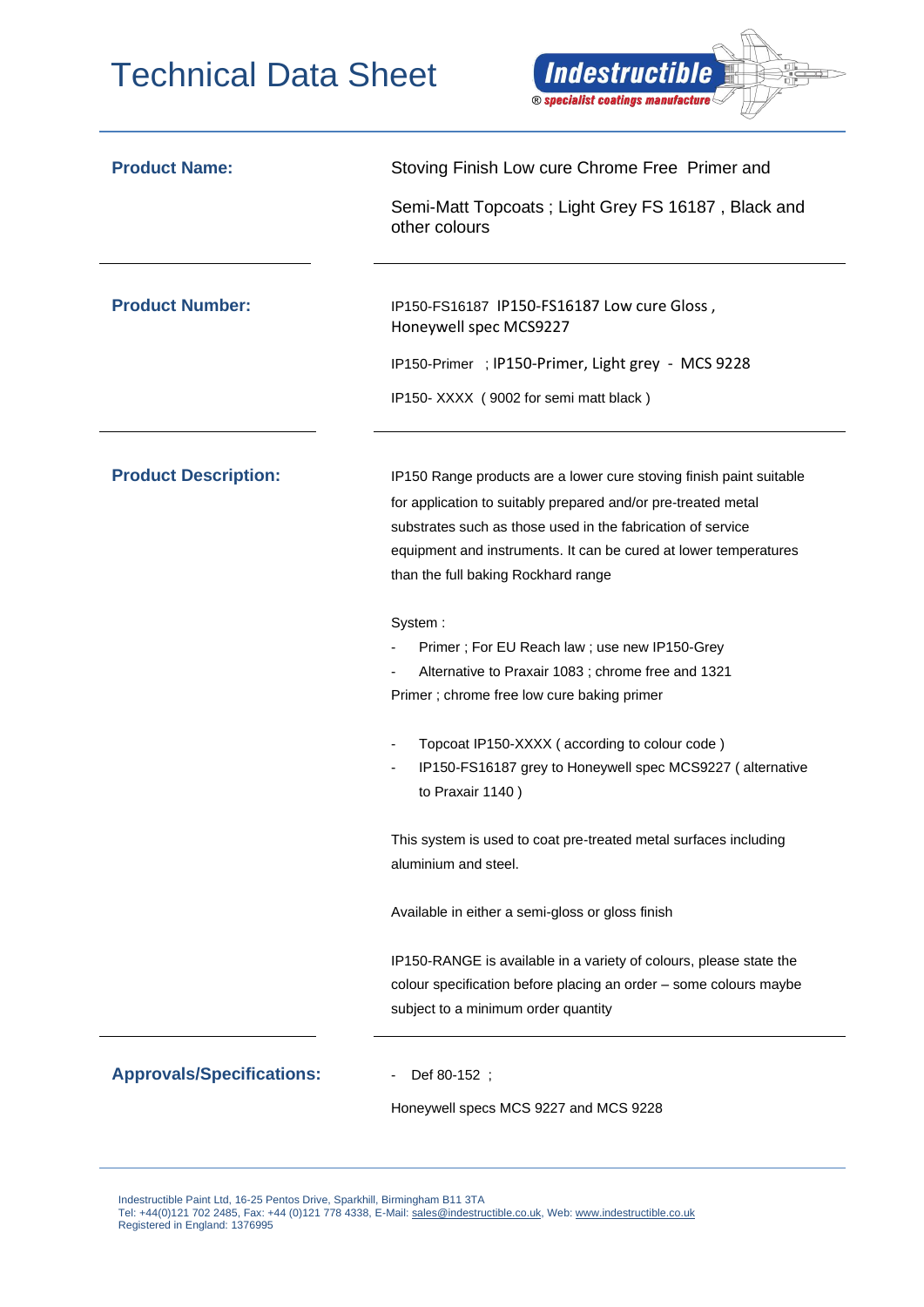| <b>Performance:</b>         | Will comply with published Defence Standard 80-152 (when                                                        |  |  |
|-----------------------------|-----------------------------------------------------------------------------------------------------------------|--|--|
|                             | applied in accordance with standard or customer specification)<br>which includes the following: And other specs |  |  |
|                             |                                                                                                                 |  |  |
|                             | Bend Test: No cracking or loss of adhesion, around 12mm<br>mandrel                                              |  |  |
|                             | Resistance to Humidity: BS 3900: part F9 for a period of 10                                                     |  |  |
|                             | days                                                                                                            |  |  |
|                             |                                                                                                                 |  |  |
|                             | Resistance to Ester Lubricant: No film deterioration and no<br>penetration of the top coat                      |  |  |
|                             | Scratch Resistance: No penetration of the top coat, BS 3900:                                                    |  |  |
|                             | Part E2 using a load of 2,000g                                                                                  |  |  |
|                             | In addition this range will perform at higher temperatures;<br>$\overline{\phantom{a}}$                         |  |  |
|                             | High temperature resistance; continual running (1000 +                                                          |  |  |
|                             | hours 220C / 430F; higher temperatures to 260-270C (500 -                                                       |  |  |
|                             | 520F) for shorter periods                                                                                       |  |  |
|                             |                                                                                                                 |  |  |
| <b>Components:</b>          | Single Pack Products . May be thinned for application by using                                                  |  |  |
|                             | 665-550-025 (and other suitable thinner such as IP985-thin) up to                                               |  |  |
|                             | 10% by volume                                                                                                   |  |  |
|                             |                                                                                                                 |  |  |
| <b>Application:</b>         |                                                                                                                 |  |  |
| <b>Surface Preparation:</b> | Degrease and shot blast as required                                                                             |  |  |
| <b>Paint Preparation:</b>   | Single Pack Product                                                                                             |  |  |
| <b>Application Method:</b>  | Spray – can be used as supplied or thinned with up to 15% 665-                                                  |  |  |
|                             | 550-025 thinner (IP985-thin)                                                                                    |  |  |
|                             | Apply 1 coat IP150 Grey Primer to required dry film thickness.                                                  |  |  |
|                             | Either part cure and overcoat with topcoat or fully cure and de-nib /                                           |  |  |
|                             | flat as required if no topcoat is required.                                                                     |  |  |
|                             | Apply 1-2 coats finish to achieve required dry film thickness                                                   |  |  |
| <b>Drying Curing:</b>       | IP150 Grey Primer:                                                                                              |  |  |
|                             | Flash off 20-30 minutes                                                                                         |  |  |
|                             |                                                                                                                 |  |  |

**Indestructible** 

<sup>®</sup> specialist coatings manufacture

 $\Rightarrow$   $>$ 

 Indestructible Paint Ltd, 16-25 Pentos Drive, Sparkhill, Birmingham B11 3TA Tel: +44(0)121 702 2485, Fax: +44 (0)121 778 4338, E-Mail[: sales@indestructible.co.uk,](mailto:sales@indestructible.co.uk) Web[: www.indestructible.co.uk](http://www.indestructible.co.uk/) Registered in England: 1376995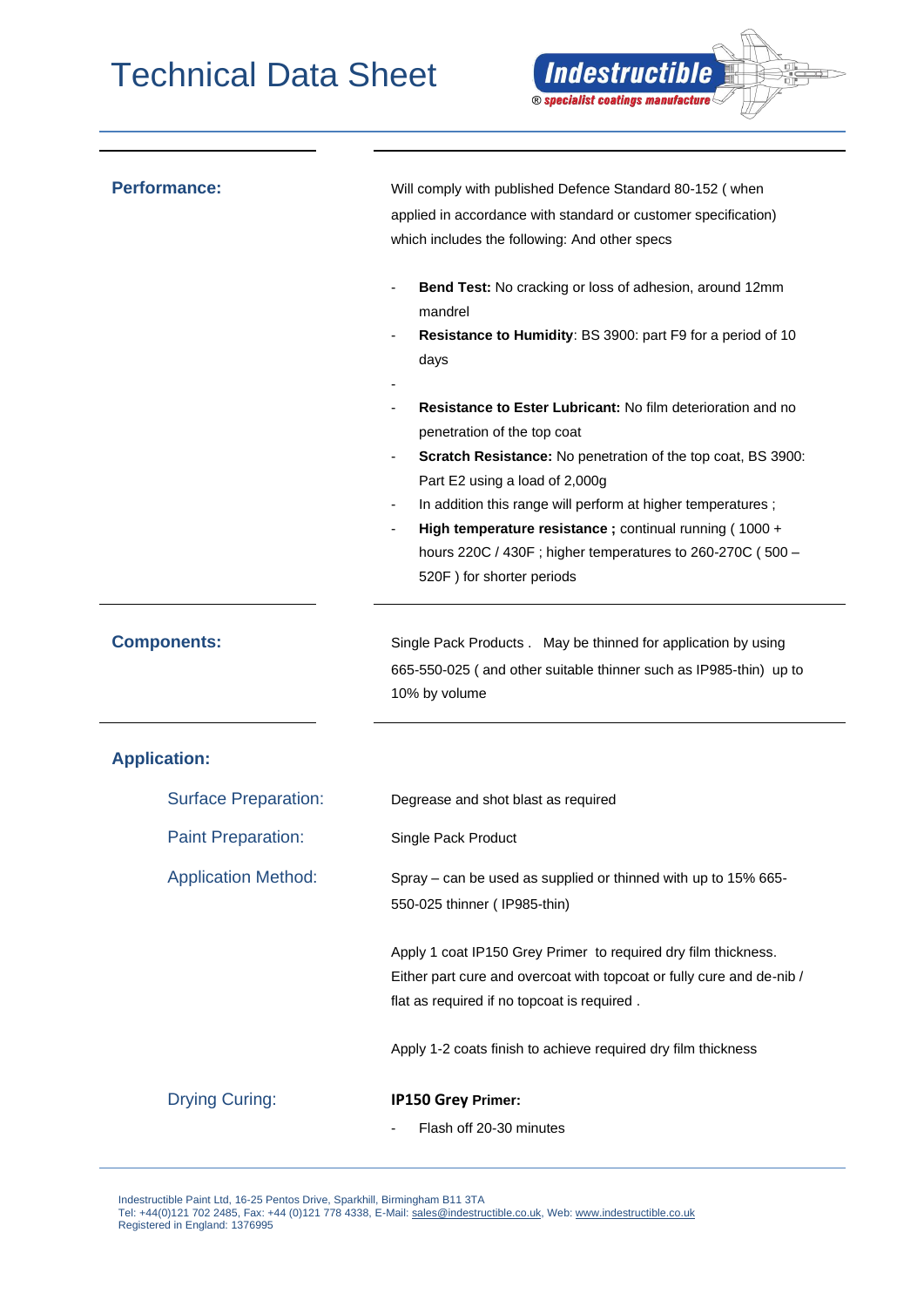

|                              | Part cure<br>for 30 minutes $@ 120-130°C - (250 - 265 F)$                                                                                                                                                                                                                                                                                                                                                                                                                                                                                                                                                                                                                                                                                                        |                                                  |
|------------------------------|------------------------------------------------------------------------------------------------------------------------------------------------------------------------------------------------------------------------------------------------------------------------------------------------------------------------------------------------------------------------------------------------------------------------------------------------------------------------------------------------------------------------------------------------------------------------------------------------------------------------------------------------------------------------------------------------------------------------------------------------------------------|--------------------------------------------------|
|                              | Topcoat IP150 range of colours<br>Flash off 20-30 minutes<br>Cure for 1 hour $@$ 140-150°C (285F - 300F)                                                                                                                                                                                                                                                                                                                                                                                                                                                                                                                                                                                                                                                         |                                                  |
| <b>Technical Properties:</b> | <b>Supply Viscosity:</b>                                                                                                                                                                                                                                                                                                                                                                                                                                                                                                                                                                                                                                                                                                                                         | 40-50s / ISO 4 / 23°C                            |
|                              | <b>Flash Point:</b>                                                                                                                                                                                                                                                                                                                                                                                                                                                                                                                                                                                                                                                                                                                                              | $26^{\circ}$ C                                   |
|                              | <b>VOC Content:</b>                                                                                                                                                                                                                                                                                                                                                                                                                                                                                                                                                                                                                                                                                                                                              | 590 g/l                                          |
|                              | Colour:                                                                                                                                                                                                                                                                                                                                                                                                                                                                                                                                                                                                                                                                                                                                                          | IP150 Grey Primer; grey                          |
|                              |                                                                                                                                                                                                                                                                                                                                                                                                                                                                                                                                                                                                                                                                                                                                                                  | Top coat Colour As per<br>customer requirements  |
|                              | Pack Size:                                                                                                                                                                                                                                                                                                                                                                                                                                                                                                                                                                                                                                                                                                                                                       | 5 Litre                                          |
|                              | Density:                                                                                                                                                                                                                                                                                                                                                                                                                                                                                                                                                                                                                                                                                                                                                         | 1.07 +/- 0.03kg/l                                |
|                              | Gloss:                                                                                                                                                                                                                                                                                                                                                                                                                                                                                                                                                                                                                                                                                                                                                           | Semi-Gloss / Full-Gloss                          |
|                              | Thinner;                                                                                                                                                                                                                                                                                                                                                                                                                                                                                                                                                                                                                                                                                                                                                         | 665-550-025 thinner (others by<br>lab agreement) |
|                              | Solvent/Clean Up:                                                                                                                                                                                                                                                                                                                                                                                                                                                                                                                                                                                                                                                                                                                                                | 40006 Gun Cleaner                                |
|                              | <b>Catalyst:</b>                                                                                                                                                                                                                                                                                                                                                                                                                                                                                                                                                                                                                                                                                                                                                 | N/A                                              |
|                              | <b>Theoretical Coverage:</b>                                                                                                                                                                                                                                                                                                                                                                                                                                                                                                                                                                                                                                                                                                                                     | 13 sq m/lt                                       |
| <b>Storage:</b>              | Highly flammable liquid: store and use in accordance with the<br>flammable liquid regulations                                                                                                                                                                                                                                                                                                                                                                                                                                                                                                                                                                                                                                                                    |                                                  |
|                              | Shelf Life: 12 months temperate; 6 months tropical<br>Before use, refer to Product Safety Data Sheet                                                                                                                                                                                                                                                                                                                                                                                                                                                                                                                                                                                                                                                             |                                                  |
| <b>Disclaimer:</b>           | The information printed in this publication is based upon the research and experience of<br>Indestructible Paint Ltd. No representation of warranty is made, however, concerning the<br>accuracy or completeness of the information presented in this publication. Indestructible<br>Paint Ltd make no warranty or representation of any kind, express or implied. Including<br>without information limitation any warranty or merchantability or fitness for any particular<br>purpose, and no warranty or representation shall be implied by law or otherwise. Any<br>products sold by Indestructible Paint Ltd are not warranted as suitable for any particular<br>purpose to the buyer. The suitability of any products for any purpose in particular to the |                                                  |

buyer is for the buyer to determine. Indestructible Paint Ltd assumes no responsibility for the selection of products suitable to the particular purpose of any particular buyer. Indestructible Paint Ltd shall in no event be liable for any special, incidental or

 Indestructible Paint Ltd, 16-25 Pentos Drive, Sparkhill, Birmingham B11 3TA Tel: +44(0)121 702 2485, Fax: +44 (0)121 778 4338, E-Mail[: sales@indestructible.co.uk,](mailto:sales@indestructible.co.uk) Web[: www.indestructible.co.uk](http://www.indestructible.co.uk/) Registered in England: 1376995

consequential damages.